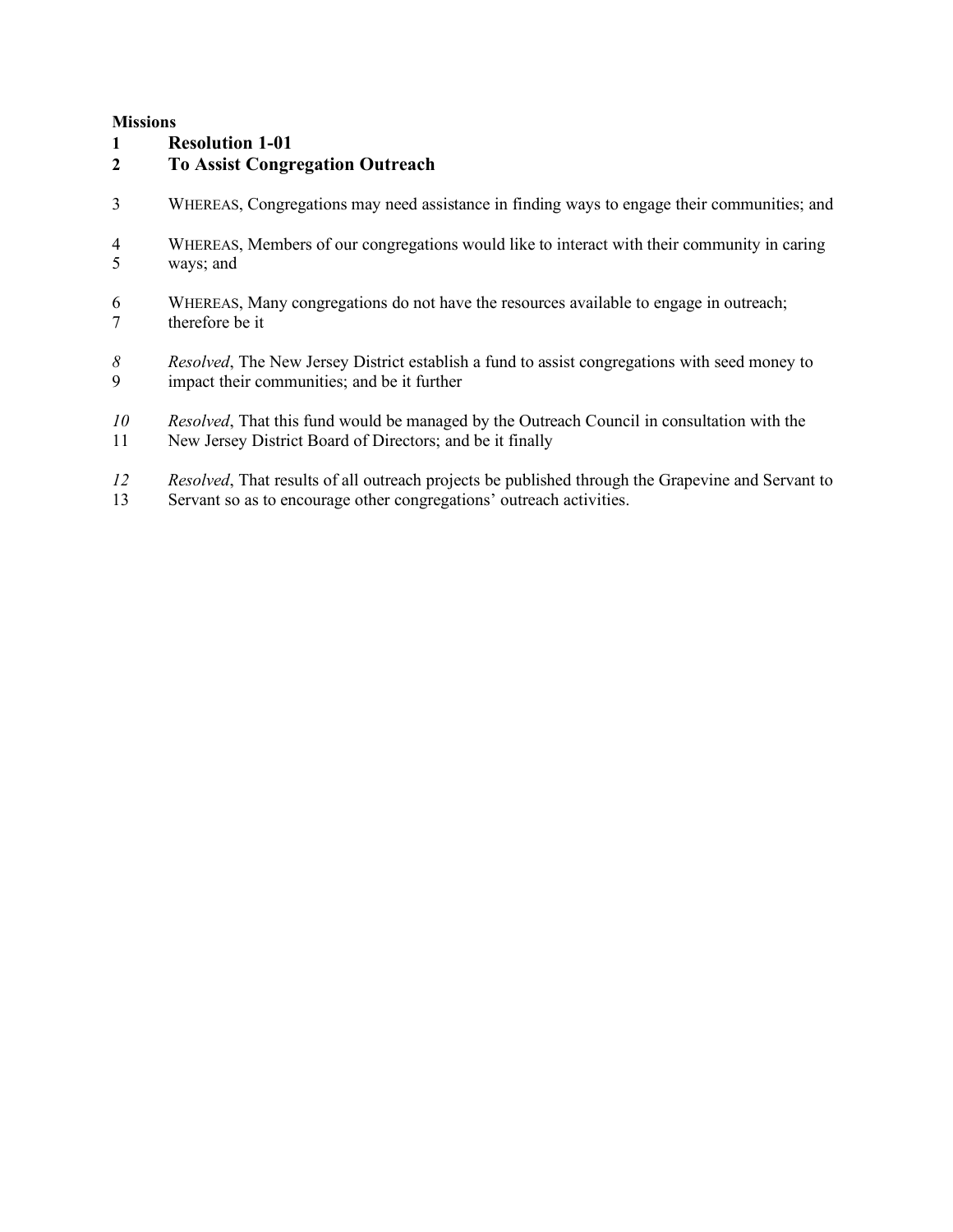**Resolution 1-02**

# **To Reaffirm the Urgency of Making Disciples**

 WHEREAS, Jesus said, "All authority in heaven and on earth has been given to me. Therefore go and make disciples of all nations, baptizing them in the name of the Father and of the Son and of the Holy Spirit, and teaching them to obey everything I have commanded you. And surely I am with you always, to the very end of the age" (Matt. 28-18-20); and

- WHEREAS, The LCMS adopted the following statement in Convention in 1995, "In grateful
- response to God's grace and empowered by the Holy Spirit through Word and Sacraments, the
- mission of The Lutheran Church—Missouri Synod is vigorously to make known the love of
- Christ by word and deed within our churches, communities, and the world;" therefore
- *Resolved,* That the New Jersey District reaffirm the urgency of making disciples and the Mission Statement of the LCMS; and further
- *Resolved,* That every congregation that God has strategically placed throughout the State of New 14 Jersey, rededicate themselves to join with Jesus in mission as "ambassadors for Christ," finding<br>15 wavs to boldly engage their communities; and be it further ways to boldly engage their communities; and be it further
- *Resolved,* That every congregation will engage their communities by studying and understanding the demographics of their communities; and be it further
- *Resolved,* That all Circuit Visitors encourage the congregations of their Circuits to be more
- incarnational and missional, reporting at their respective Circuit meetings the efforts of each
- congregation and sharing the results with the Outreach Council of the District; and be it further
- *Resolved,* That the Outreach Council and member congregations of the New Jersey District aid and support those congregations that are requesting assistance; and be it further
- *Resolved,* That all congregations will use their God given creativity to find way to impact their communities with the love of Jesus; and be it further
- *Resolved,* That the congregations of the New Jersey District will join together to give prayerful
- and financial support to those missionaries working within the District in the areas of church
- plants, urban ministry, restarts, etc.; and be it finally
- *Resolved,* That the New Jersey District commit itself to hastening the day when "at the name of
- Jesus every knee should bow, in heaven and on earth and under the earth, and every tongue
- confess that Jesus Christ is Lord, to the glory of God the Father" (Phil. 2:10-11).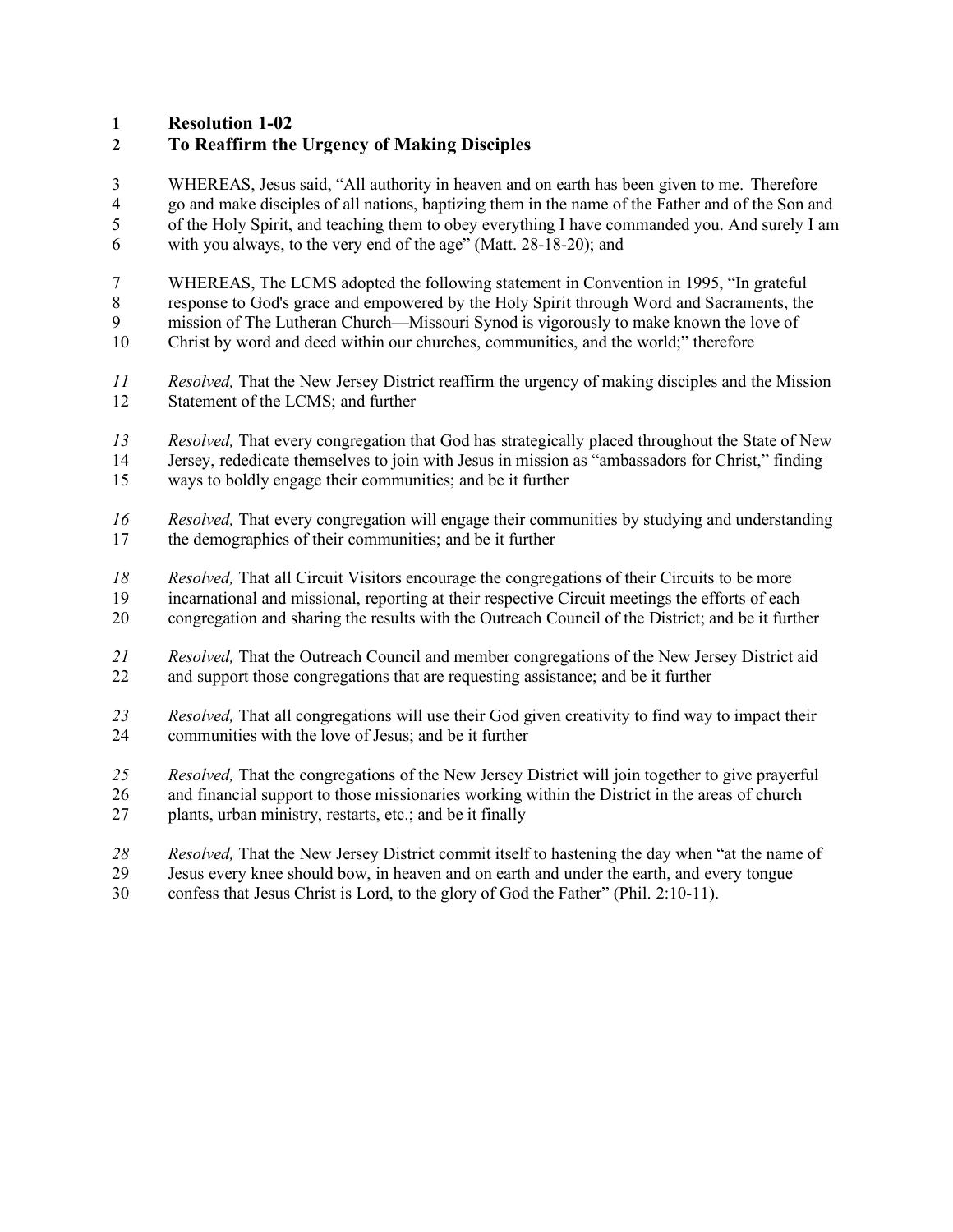**Resolution 1-03**

- **To Explore New Models of Church Ministry In Order to Continue to Reach Our Communities**
- WHEREAS, Many of our congregations are continuing to decline in membership and financial stability; and
- WHEREAS, Many of these same congregations and pastors are highly engaged in creative
- outreach, Learning Communities, Transforming Churches Network, Kairos Network, etc.; and

 WHEREAS, This dissonance of effort and results can produce high anxiety and so lower levels of creativity which affects our ability to continue reaching our communities; and

- WHEREAS, Our pastors are highly gifted in various tasks of pastoral ministry, but none in every task; and
- WHEREAS, It would benefit our pastors to have a colleague to work with in a shared ministry; and
- WHEREAS, At every church closing, many of those current members become disengaged from congregational life, no longer receive pastoral care, and cease attending worship; and
- WHEREAS, When a church closes we cease to have a Gospel-centered presence in that community; and
- WHEREAS, One of the roles of a district is to support the members of Synod, both congregations and workers to be effective at reaching their community; and
- WHEREAS, The Preamble Synod reads, "Our Lord's will that the diversities of gifts should be 21 for the common profit 1 Cor 12:4-31"; therefore be it
- *Resolved*, That the NJ District explore, promote and facilitate new ministry options for congregations to yoke together in dual parish ministries, combined ministries, regional parish models, city parish, missional communities, multi-site, church planting, church replanting and church mergers that would be served by multi-pastorates, deaconesses, DCEs, other church workers, and missionaries, along with the priesthood of all believers so as to make full use of the giftedness of the church; and be it further
- *Resolved*, That the NJ District help congregations in developing creative ways to manage the resource of land and facilities, including the sale of said properties so that the Gospel would continue to go out in that community and thrive in a new way; and be it finally
- *Resolved,* That the NJ District promote and train local leaders for the work of ministry and outreach; and be it finally
- *Resolved,* That the NJ District partner with other districts which are currently involved in this type of work in order to learn the best practices of the church models.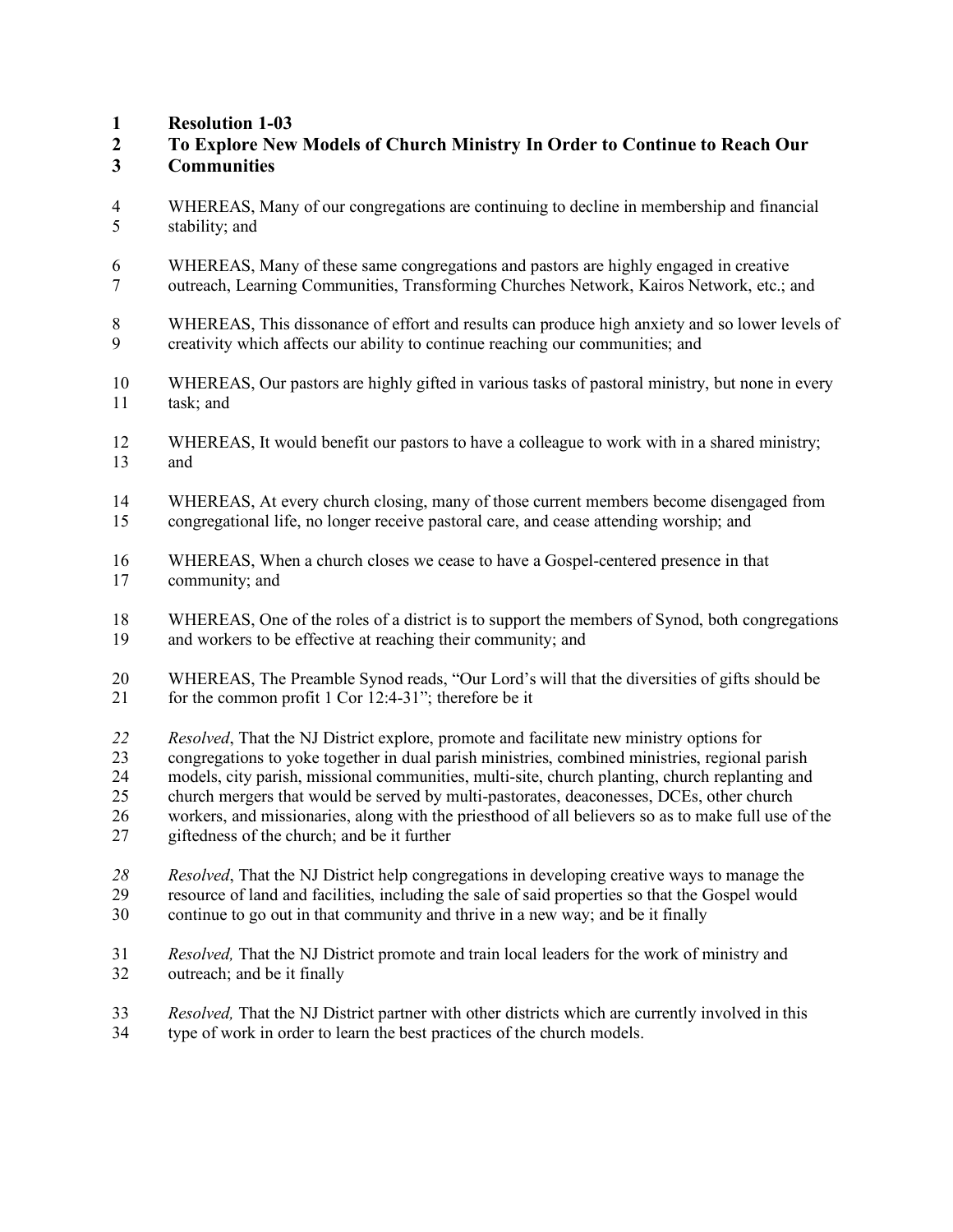**Resolution 1-04**

## **To Overrule CCM Opinion 14-2724**

 WHEREAS, Overture 2-04 (To Overrule CCM Opinion 14-2724) was not brought forward for debate at the 2016 LCMS National Convention which was submitted by four LCMS districts, three district boards of directors, one circuit, and seventeen LCMS congregations and two other overtures (2-07, 2-09) were submitted to the 2016 LCMS Convention that also requested that CCM Opinion 14-2724 also be overruled; and

- WHEREAS, LCMS Bylaw 3.9.2.2(c) regarding the CCM says, in part: "An opinion rendered by the commission shall be binding on the question decided unless and until it is overruled by a convention of the Synod. Overtures to a convention that seek to overrule an opinion of the commission shall support the proposed action with substantive rationale from the Constitution, Bylaws, and resolutions of the Synod. All such overtures shall be considered by the floor
- committee to which they have been assigned and shall be included in a specific report to the
- convention with recommendations for appropriate action;" and
- WHEREAS, No such report was given to the 2016 convention of the Synod; and
- WHEREAS, the Word of God (Acts 13) clearly reveals that in the first century of the New

Testament, a local congregation of believers in the Lord Jesus, assembled in Antioch, after much

18 prayer and under the guidance of the Holy Spirit, freely consecrated and sent missionaries,<br>19 notably Barnabas and Saul. into mission fields: and

- notably Barnabas and Saul, into mission fields; and
- WHEREAS, Article III.2 of the Constitution of The Lutheran Church—Missouri Synod
- identifies an objective of the Synod as to "Strengthen congregations and their members in giving
- 22 bold witness by word and deed to the love and work of God, the Father, Son, and Holy Spirit, and
- extend that Gospel witness into all the world;" and
- 24 WHEREAS, Article VII of the Constitution of The Lutheran Church—Missouri Synod states, "In relation to its members, the Synod is not an ecclesiastical government exercising legislative or relation to its members, the Synod is not an ecclesiastical government exercising legislative or coercive powers, and with respect to the individual congregation's right of self-government it is but an advisory body"; and
- 
- WHEREAS, Article XIV of the Constitution states, "The Synod in convention may adopt bylaws that are consistent with and do not contradict the Constitution of the Synod, which controls and supersedes such bylaws and all other rules and regulations of the Synod"; and
- WHEREAS, 2010 Synod Convention Res. 8-32B encourages the Synod to study Article VII of the Constitution, including study of "Congregations and Synod, Background Material on the Advisory Nature of the LCMS" along with opinions of the Commission on Constitutional Matters
- related to this topic (including CCM Opinion 09-2573 listed in a "Whereas" paragraph in
- Resolution 8-32B); and
- WHEREAS, 1983 Synod Convention Res. 5-10A in a "Resolved" clause states that The Lutheran
- Church—Missouri Synod reaffirms that its synodical polity is essentially and principally
- congregational in nature; and
- WHEREAS, CCM Opinion 09-2573 states in part that ". . . there is a common understanding that
- a congregation exercises its self-government . . . in carrying out . . . its own ministry programs
- 41 and financial affairs . . ."; and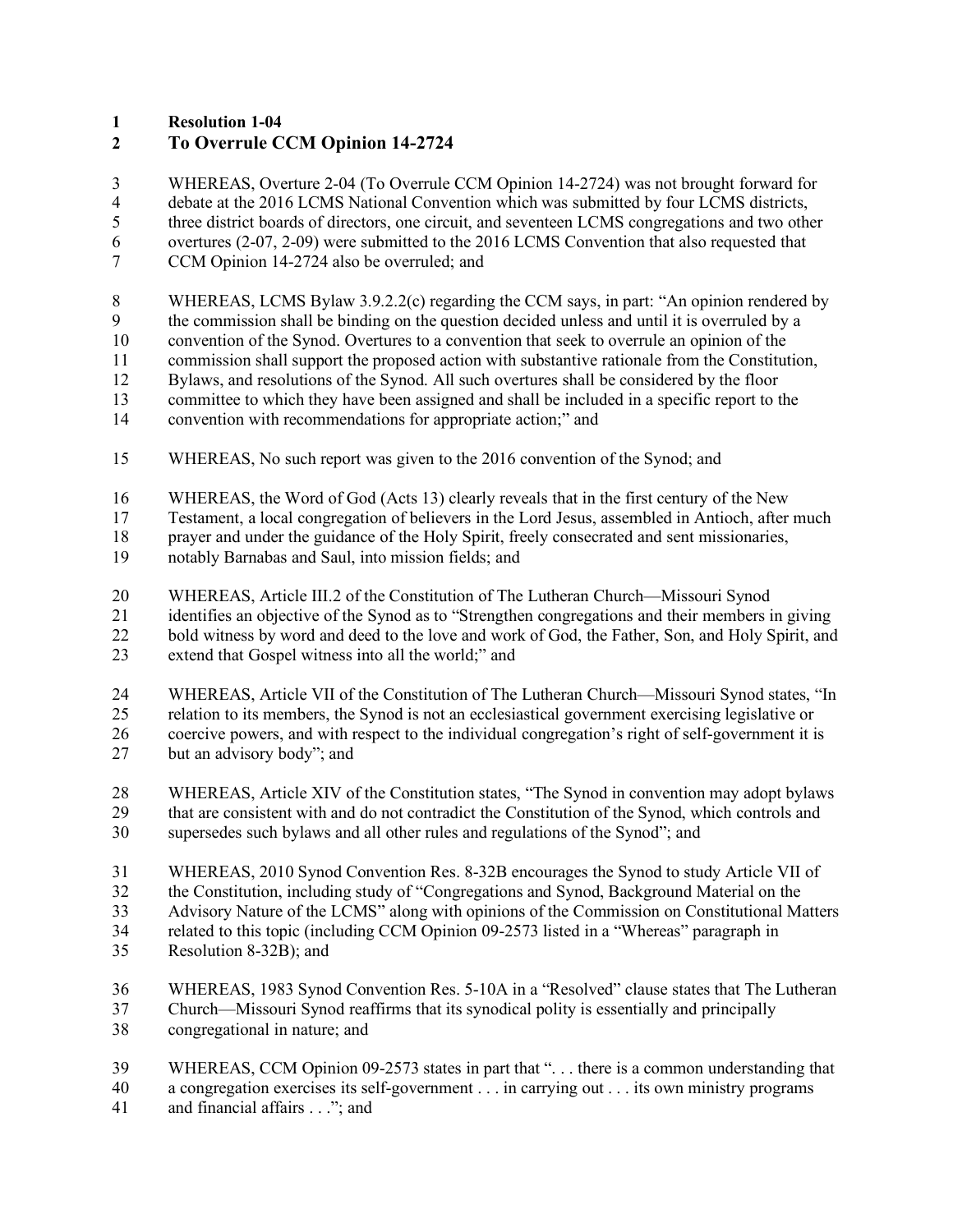- WHEREAS, Synod Bylaw 3.8.3 deals only with who has authority to send ministers of religion
- and other workers into Synod foreign mission fields, and prior bylaws have been careful not to
- restrict congregational activity specifically relating to whom congregations could send funds overseas, and nothing in the current bylaws restrict or could restrict the right of member
- congregations to (a) fund ministries in foreign countries, or (b) send/fund congregation members
- for service with organizations seeking to share the Gospel; and
- WHEREAS, 1983 Synod Convention Res. 5-37 amending the bylaws only dealt with who on
- behalf of Synod as a whole could send missionaries at the expense of the Synod, and where the restriction applied, it being a sending bylaw only, clearly not applicable to congregations in any event; and
- WHEREAS, CCM Opinion 14-2724 referring to 2013 Synod Convention Res. 1-08, "To Work Together in Mission," called for a two-fold response: First, "Resolved, That the Synod, by the next convention, develop and provide a mission best practices policy document for districts and congregations engaged in mission projects to assist them to better carry out their mission and their life together", indicating that districts and congregations have and are recognized to have mission work and practices of their own, and because they have their own mission work and practices, the Synod should assist and support those efforts by developing a best-practices policy; and second, "that these best practices include encouragement to districts and congregations to communicate their international mission activities to the Synod's Director of Church Relations and Offices of National and International Mission for the purposes of healthy coordination and stewardship" (underlined portions indicate emphasis added), indicating that districts and congregations can have their own mission activities and when they do they are encouraged to communicate these activities to the Synod for coordination and good stewardship; and
- WHEREAS, CCM Opinion 14-2724 states in part, "Congregations may not send funds to mission societies and non-Synod entities for work in foreign areas without taking into consideration policies developed and determined for this purpose by the Board of International Mission as the only sending agency;" and
- WHEREAS, CCM Opinion 14-2724 incorrectly restricts the mission outreach of congregations 70 and others to give bold witness by word and deed to the love and work of God the Father, Son,<br>71 and Holy Spirit, and extend that Gospel witness into all the world: therefore be it
- and Holy Spirit, and extend that Gospel witness into all the world; therefore be it
- *Resolved*, That the congregations of the New Jersey District and of The Lutheran Church—
- Missouri Synod be encouraged, with much prayer and under the guidance of the Holy Spirit, to send missionaries to foreign areas; and be it further
- *Resolved*, That the New Jersey District affirms and encourages congregations, auxiliaries,
- recognized service organizations, districts, and individual members of the Synod, in their efforts
- to give bold witness by word and deed, to the love and work of God the Father, Son and Holy
- Spirit, and extend that Gospel witness to all the world; and be it further
- *Resolved*, That nothing in the bylaws of Synod should ever be interpreted to limit efforts by congregations, auxiliaries, recognized service organizations, districts, and individual members of 81 the Synod, to give bold witness by word and deed to the love and work of God the Father, Son and Holy Spirit, and extend that Gospel witness to all the world, but only be interpreted as requesting information which might allow Synod to support (and to assist in connecting potential support for) congregations and individual members, to assist in connecting potential mission
- partners, and to provide best practices information which could assist the efforts; and be it further